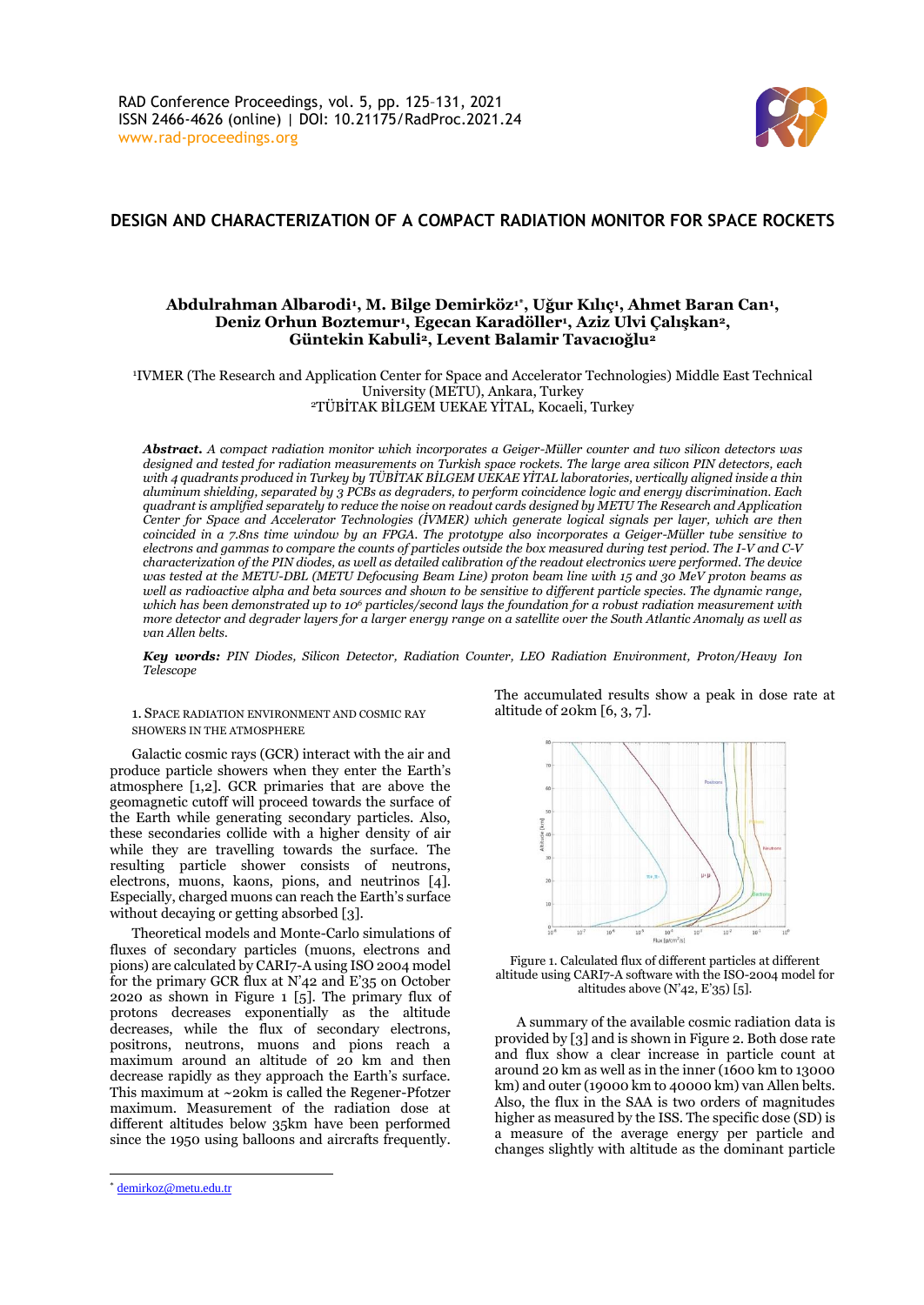in the GCR spectrum change with altitude. Between 35 and 220 km, there is limited data available because it can only be covered by rockets which only spend a short time there [25].



Figure 2**.** Variations of the absorbed dose rate, flux and specific dose for an altitude range from 0.1 to 250,000 km [3].

### 2. PROTOTYPE RADIATION MONITOR (SB.0)

To measure the dose rate and particle count in high altitudes as well as space, SB.0 is designed by METU IVMER. SB.003 and SB.001 were sent to space on  $26<sup>th</sup>$ and 29th of October 2020 from Sinop, Turkey, in collaboration with ROKETSANTM [9]. This rocket reached an altitude of 136km. Device employed 2 DDA3 silicon PIN diodes in a vertical alignment to perform coincidence logic and a glass J305 βγ Geiger-Müller tube to measure particle count outside the box. J305 βγ tube sensitive to electrons and gammas, has a functional temperature between -40 $\degree$ C and 55 $\degree$ C, certified for lifetime up to 10<sup>9</sup> particles. SB.0 has a mass of 0.5kg and a power consumption of 5W. Mechanical design is shown in Figure 3. This article mainly concerns design, calibration and electrical characteristics of silicon detector system, other details can be found in this referenced thesis [10].



Figure 3. The CAD design of the prototype Radiation Monitor (SB.0) in the upper panel and a picture of the flight module with a pencil for scale in the lower panel.

# *2.1. Electronic Characteristics of PIN Diodes*

The properties of the DDA3 and TDA PIN diodes as a particle detector manufactured by TÜBİTAK BİLGEM UEKAE YİTAL such as their leakage current and reverse bias relationship (I-V) are measured as well as their reverse bias and capacitance relationship (C-V) characteristics.

The DDA3 detector is circular in shape with a radius of 7mm divided into 4 quadrants with a thickness of 0.52 mm. Applying a reverse bias voltage to this detector at room temperature will result in a leakage current as shown in Figure 4. These measurements were taken in the IVMER lab in an ESD-safe dark chamber controlled at 23℃ since this diode is sensitive to visible light and to temperature changes. The measurements show that the DDA3 detector has a low leakage current (<3nA) in all its quadrants up to a reverse voltage of 180V, which is beneficial for low noise particle detection [11].



Figure 4**.** The I-V Characteristics of DDA3 Detector Quadrants.

The TDA detector is another version of DDA3 with same design and processing as well as same area and thickness, but has a single active area, which is also investigated. As the TDA's active area is four times larger, its leakage current expected to be four times larger and the measurement shows that its leakage current is limited to <20nA.

To achieve a sizable particle signal using the PIN diodes, the reverse bias voltage should be high enough to achieve full depletion, provide high enough electric field to improve the charge collection efficiency and decrease pulse width. Since the breakdown voltage is rated for 200V for DDA3 and TDA, 180V bias chosen with a 20V safety margin.

Leakage current  $(J_R)$  of PIN diodes is commonly described in literature as a combination of the diffusion current  $(J_{Diff})$  and the generation current  $(J_{Gen})$  as shown in Equation  $(1)$  [12].

$$
J_{R} = J_{\text{Diff}} + J_{\text{Gen}} = q \sqrt{\frac{D_{p}}{\tau_{p}} \frac{n_{i}^{2}}{N_{A}} + \frac{qn_{i}W}{\tau_{e}}}
$$
(1)

where q is the charge of the electron,  $D_p$  is the diffusion coefficient of silicon,  $\tau_p$  is the minority carrier lifetime,  $\tau_e$  is the effective lifetime,  $n_i$  is the intrinsic carrier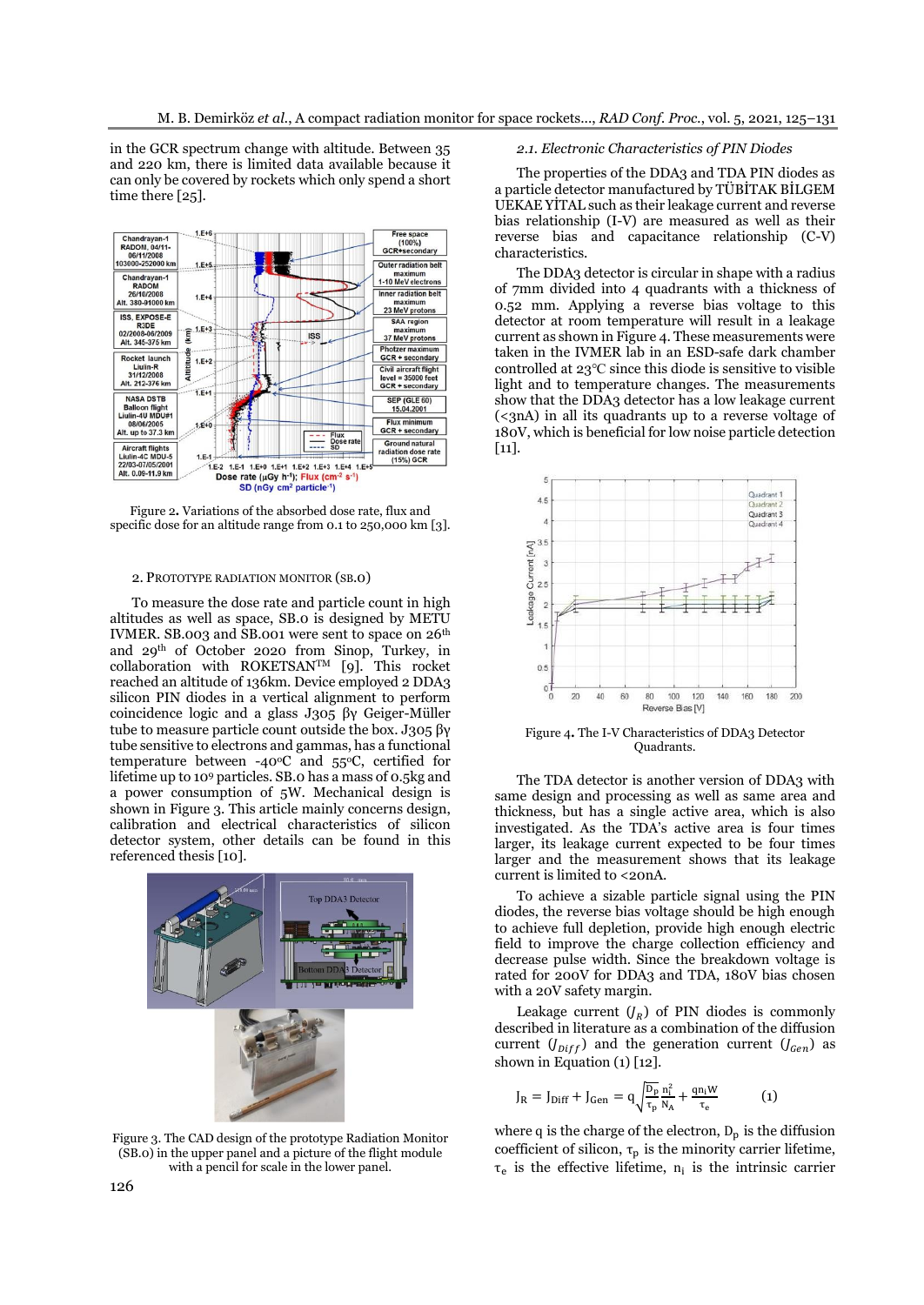concentration,  $N_A$  is the doping concentration and W is the depletion width. The depletion width increases with the square root of the reverse bias voltage as described by Equation 2 [12].

$$
W = \sqrt{\frac{2\epsilon_{\rm s}}{qN_{\rm A}}(V_{\rm bi} + V_{\rm R})}
$$
 (2)

where  $\varepsilon_{s}$  is permittivity of silicon,  $V_{bi}$  is the built-in potential of the junction and  $V_R$  is the reverse bias voltage. Hence, the leakage current of the silicon diode is a function the square root of the reverse bias voltage and can be expressed as in Equation 3.

$$
J_R = A + B \sqrt{V_R} \tag{3}
$$

where A and B are fitting parameters representing  $J_{\text{Diff}}$ and J<sub>Gen</sub> respectively. The minority carrier lifetime and the effective carrier lifetime are dependent on the temperature and are difficult to estimate theoretically without an injection current measurement. Thus, the effect of temperature on the leakage current must be investigated.

The leakage current dependency of TDA on temperature was investigated inside an oven to heat the detector while the detector attached to a readout PCB. Measurements taken after thermal equilibrium reached as shown in Figure 5. The curves fit to a square root function up to the point of full depletion and then stabilize to a constant value.



Figure 5. The dependence of the I-V characteristics of TDA detector on temperature where solid lines corresponds to fit functions.

The doping concentration in silicon crystal of the PIN diodes can be determined using these measurements. The curves fit the model in Equation 3 with  $\chi^2$  values higher than 0.95 for the A and B parameters. defines the leakage current at 0V reverse bias and  $B$  defines the proportionality of the leakage current to the square root of the reverse bias voltage. The calculations showed that the measurements are conforming with the prediction.

The leakage current of the PIN diode depends on the temperature through Equation 4.

$$
J_R = C * \exp\left(\frac{-E_a}{kT}\right) \tag{4}
$$

where  $C$  is a fitting constant,  $\boldsymbol{\mathrm{E}}_\text{a}$  is activation energy,  $\boldsymbol{\mathrm{k}}$  is Boltzmann's constant and *T* is the temperature in kelvins. Hence, a plot of the logarithm of the leakage

current versus 1/kT should be linear with a slope of  $-E_a$ . Plot for different reverse bias voltage values are presented in Figure 6 and values calculated for  $E_a$  are shown in Table 1. According to these results the full depletion is reached at  $40\pm5\overline{V}$  of reverse bias since the chance in  $E_a$  switches from exponential to linear with very low slope.



Figure 6. Linear fits to the logarithm of leakage current against  $1/kT$  for activation energy calculation of the TDA detector.

Table 1. Activation Energies  $(\pmb{E}_{a})$  for different Reverse Bias Voltages  $(V_R)$  as Calculated by Fitting of the Data in Figure 6 to Equation 4.

| $V_R$ [V]      | $E_a$ [eV]      | $V_{R}$ [V]     | $E_a$ [eV]      |
|----------------|-----------------|-----------------|-----------------|
| $20.0 \pm 0.1$ | $0.81 \pm 0.01$ | $100.0 \pm 0.1$ | $0.77 \pm 0.01$ |
| $30.0 \pm 0.1$ | $0.79 \pm 0.01$ | $120.0 \pm 0.1$ | $0.77 \pm 0.01$ |
| $40.0 \pm 0.1$ | $0.78 \pm 0.01$ | $160.0 \pm 0.1$ | $0.77 \pm 0.01$ |
| $50.0 \pm 0.1$ | $0.78 \pm 0.01$ | $180.0 \pm 0.1$ | $0.77 \pm 0.01$ |
| $70.0 \pm 0.1$ | $0.77 \pm 0.01$ |                 |                 |

The capacitance of detector versus reverse bias voltage changes can show the full depletion width and with the I-V curve provide information about the doping of the PIN diodes. The C-V curve was measured by a semiconductor characterization device in BILGEM UEKAE YITAL. Although, error bars are not provided by the device for error propagation analysis, Figure 7 shows that full depletion occurs for both detectors at 40±5V.

The capacitance *C* of the detector is related to the reverse bias voltage with Equation 5 [13].

$$
C = qAN_A(W)\frac{dW}{dV_R}
$$
 (5)

where  $N_A(W)$  is the doping concentration as a function of the depletion width. Hence, *C* is directly dependent on the derivative of the depletion width with respect to the reverse bias voltage  $\frac{dW}{dV_R}$ . The depletion width W dependence on the capacitance is described by Equation 6.

$$
W = \frac{K_s \varepsilon_0 A}{c} \tag{6}
$$

where  $K_s$  is the semiconductor dielectric constant,  $\varepsilon_0$  is permittivity of free space. Thus, the doping concentration can be written as shown in Equation 7.

$$
N_A(W) = \frac{2}{qK_s\epsilon_0 A^2 * d(1/C^2)/dV_R}
$$
 (7)

127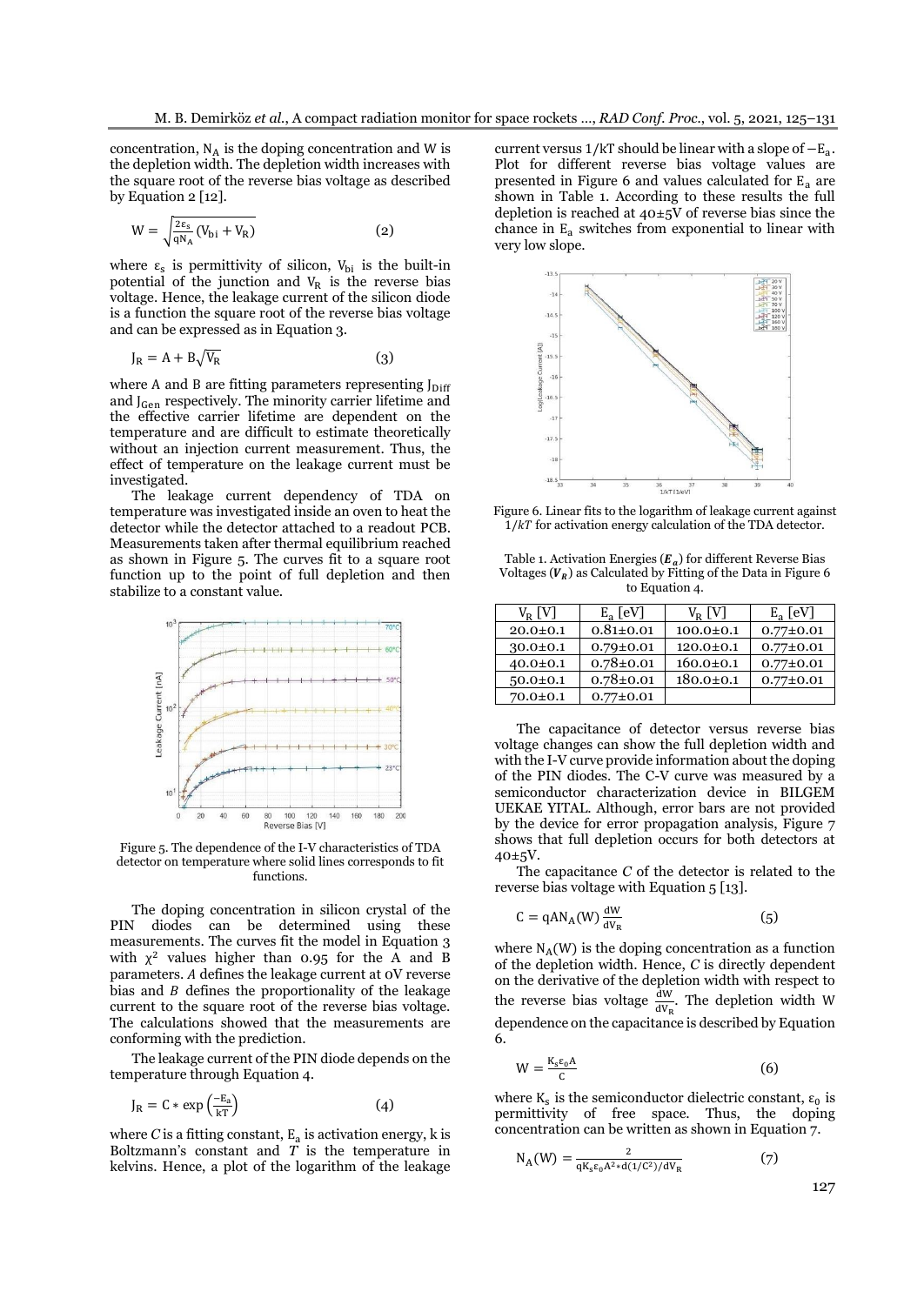Here, the doping concentration depends on the slope of the  $1/C^2$  versus V curve. The calculations showed that the doping concentration of  $2 - 8 * 10^{12}$ ions/cm<sup>3</sup> agree with the specifications provided by the YITAL team.



Figure 7. C-V (upper left) and  $1/C^2$ -V (upper right) plots for a single quadrant in a DDA3 detector and C-V (lower left) and  $1/C^2$ -V (lower right) plots for the TDA detector.

The expression in Equation 7 is only valid until the full depletion point [15]. Variation of the doping concentration from the model depends on many factors such as the internal geometry of the PIN diode layers and the quality of the silicon crystal manufacturing process. The doping concentration of the DDA3 and TDA detectors does not change much inside the silicon crystals for the entirety of its depth since they are grown in the same homogenous and mostly pure environment. An impurity concentration in the range of  $10^{11} - 10^{12}$ cm-3 is considered to be very pure.

## *2.2. Readout Electronics and Calibration of DDA3 as a Particle Detector*

The signal from each quadrant of DDA3 was amplified separately and joined together by using a OR logic gate just before sending signal to IGLOO2 FPGA to count particles and coincidences between upper and lower detectors. The readout circuit has two amplifying and one discrimination stage which employs commercial components. The first trans-impedance amplifier transforms the current signal into a voltage pulse and amplifies it, while the second amplifier has a gain of 1.3 and serves mostly as an inverter [14]. The amplified signal is then fed into a discriminator that has a single noise eliminating threshold. The discriminator also employs an external hysteresis positive feedback loop that in addition to its own provides an additional 41 mV to its internal 9mV hysteresis value. This helps the discriminator to work sensitively against noise levels close to the reference voltage.

128 SB.0 is expected to be exposed to only cosmic rays penetrating into the upper atmosphere and their secondary's on a sounding rocket. The minimum ionizing particles (MIP) in those high altitudes are the sensitivity target for this detector design, since the energy deposition of the MIP's is lower limit of all other

particles for same species. This means that if a radiation monitor can measure MIP's of certain species, it is also able to measure all primaries of that species regardless of kinetic energy.

To find deposited energy vs voltage calibration constant of SB:0's analog signal, alpha particles from Am-241 used. The voltage pulse histograms were taken for one minute intervals using the analog signal after inverting amplifier. Each histogram represents a different deposited energy because measurements were performed in the air medium where alphas lose energy dramatically, therefore each different distance setting between detector and source represents a different deposited energy on the detector by alphas. The results are shown in Figure 8 and the number of counts fall as expected with increasing since the intensity of the radiation depends on  $r^2$ .



Figure 8. Measured pulse height of Am-241 alpha particles from different distances. The measurement at 0mm indicates measurement done in vacuum ( $5 * 10^{-2}$  Torr).

The test also simulated using Geant4 taking in to account the air density in Ankara, Turkey at the time as  $\rho_{air} = 1.08 \ kg/m^3$  [16,17]. The maximum range of an alpha particle from Am-241 in silicon is calculated as  $28\mu$ m using SRIM [18]. The Geant4 simulation result for energy deposition were compared with the measurements of the pulse heights at different distances as shown in Figure 9. This plot shows the linear correlation with ratio 116.2 mV/MeV between the energy deposited in the detector and the measured pulse height to be used in determining the particle energy for a given pulse height.



Figure 9. The similar behavior of Geant4 simulation results of alpha energy deposited in the detector and Am-241 alpha particle pulse heights at different distances between the source and the detector demonstrated a linear correlation with a ratio 116.2 mV/MeV.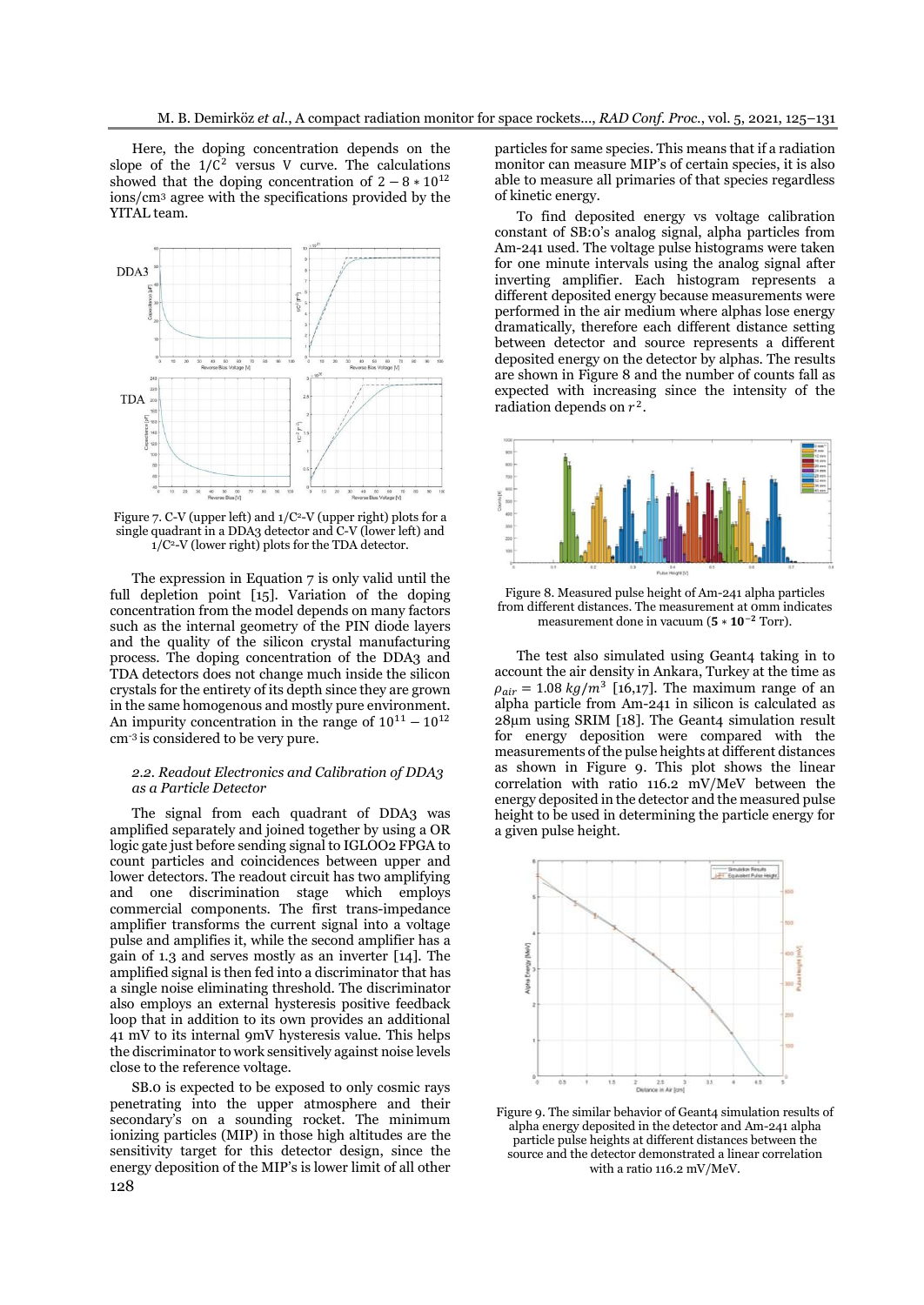The energy deposition of the common cosmic ray MIPs was also simulated using Geant4 for different particles and the equivalent pulse heights were calculated as presented in Table 2.

| Table 2. Energy depositions of common cosmic ray MIP's in             |
|-----------------------------------------------------------------------|
| the detector from Geant <sub>4</sub> and the calculated corresponding |
| equivalent pulse height from the calibration.                         |

| Particle | Source             | <b>Mean Energy</b><br>Deposition<br>[MeV] | Equivalent<br>Pulse Height<br>[mV] |
|----------|--------------------|-------------------------------------------|------------------------------------|
| Alpha    | Am-241<br>(1.72mm) | $3.92 \pm 0.01$                           | $457.3 \pm 1.2$                    |
| Alpha    | MIP                | $1.40 \pm 0.04$                           | $161.2 \pm 4.7$                    |
| Proton   | MIP                | $0.43 \pm 0.05$                           | $50.1 \pm 5.8$                     |
| Muon     | MIP                | $0.25 \pm 0.03$                           | $29.2 \pm 3.5$                     |

The noise in the detector readout must be lower than the equivalent pulse height for the particles in question for a reliable readout. Therefore, noise in the readout was measured by changing the reference voltage at the discriminator and measuring the number of counts per minute at the OR logic gate output. A threshold scan was performed using an Am-241 source and the measurement showed that between 74mV and 500mV reference voltages, number of counts did not change. Also, without any radiation source, the noise count rate was less than 1 count/minute for reference voltages higher than 74mV. Hence, the threshold was set at 74mV. The lower energy cut off for protons is 13MeV due to 1mm thick shielding above the detector and the higher cut off energy is 350MeV for proton due to the 74mV threshold.



Figure 10. Comparison between low energy or noise hit (below) and a high energy or stopping particle (above) signal shapes at the discriminator output.

SB.0 employed an IGLOO2 FPGA which was operated with a 128 MHz (7.8ns period) clock [19]. For silicone PIN diodes, using a single voltage threshold, particle counting algorithm that classifies high (HT) and therefore long and low (LT) and therefore short signals was implemented to distinguish low and high  $dE/dx$  of particles in the detectors. HT corresponded to 3 clock cycles and LT corresponded to 1 clock cycle analog signals determining the energy deposition of the particles. An alpha particle which deposited ~3.9 MeV caused 3 cycle analog signal (HT) whereas a proton

which deposited ~0.64 MeV resulted in 1 cycle analog signal (LT) as seen in the Figure 10. For the Geiger-Muller Tube straightforward counting was applied considering the deadtime of the tube. FPGA readout communication was done using UART, sending 64 byte/1 second packages including coincidence, sum of counts, per second counts and CRC data.

## *2.3. Performance Tests*

To test SB's sensitivity to different particles, the Geiger counter and DDA3 detectors were exposed to different radiation sources. SB.001 and SB.003 are flight modules while SB.002 was the module used for the environmental and flight-readiness tests. The tests were performed in the IVMER lab and the sources were held 1.0 cm away from the Geiger counter and 2.0 cm away from the DDA3 detectors. The sources used are listed below:

- 37 kBq Cs137 electron source

- 406 MBq Co57 gamma source
- 74 kBq Am241 alpha source (for Geiger counter)
- 3.7 kBq Am241 alpha source (for DDA3)

A DDA3 detector and its readout electronics were tested in the proton beam test facility of METU DBL as well [20, 21, 22]. 15 MeV and 30 MeV primary proton beams with fluxes  $\sim 10^8$  p/cm<sup>2</sup>/s exit the METU-DBL through a 50μm titanium window and travel about 5cm before they hit the target area. The radiation testing of components was performed at METU-DBL facility and no malfunctions were observed. The detector readout card was housed in a shielded enclosure with aluminum plates and polyethylene blocks to shield the card against protons and secondary neutrons. The shielded enclosure had a straight aperture to fit the DDA3 detector such that the protons can pass to the sensitive area, and the aperture was sealed with 100μm aluminum foil to block light from reaching the DDA3 detector. The signal was readout using a RedpitayaTM 125-14 card at a sampling rate of 125 MHz [23] and was sent via SCPI server to a computer running a script for analysis. Also, the energy deposition of 15 MeV and 30 MeV protons in the DDA3 detectors were calculated using detailed Geant4 simulations which includes energy loss in the titanium and aluminum windows as well as air. The ratio of simulated energy and measured different pulse widths, but only the pulse widths above the threshold for both 15 and 30 MeV protons are slightly different but within error bars which shows the correlation between them. Results are summarized in Table 3.

Table 3. Summary and comparison of the energy deposition values obtained via Geant4 and the measured signal widths, but only the pulse widths above the threshold in METU-DBL

|                                       | $15 \text{ MeV}$ | 30 MeV        | Ratio                  |
|---------------------------------------|------------------|---------------|------------------------|
| Mean<br>Energy<br>Deposition<br>[MeV] | $3.7 \pm 0.4$    | $1.9 \pm 0.1$ | $1.95^{+0.33}_{-0.30}$ |
| Mean<br>Signal<br>Width<br>[Sample]   | $10.0 \pm 0.2$   | $4.2 \pm 0.1$ | $2.38^{+0.11}_{-0.10}$ |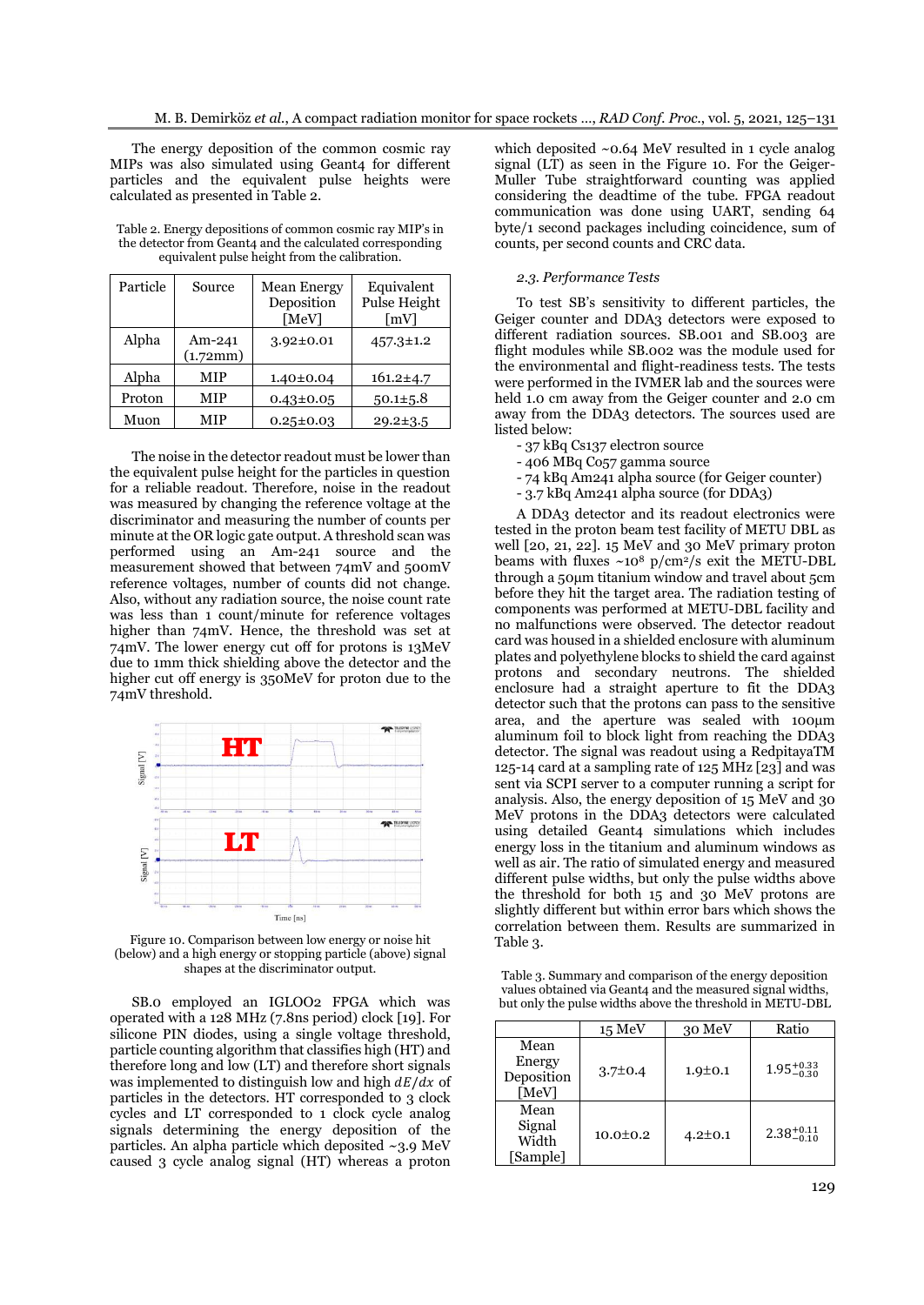The signal width above the threshold does not correspond linearly to the deposited energy. Rather, it depends mostly on the feedback capacitance in the trans-impedance amplification stage and the RC constant of the readout electronics which plays a big role in determining the shape of the peak based on the current pulse through a non-linear relationship [24].

Another DDA3 and its readout electronics from the SB.002 box remained connected to the FPGA inside the SB enclosure and was positioned away from the main irradiation area of the beam such that it is exposed to secondary particle irradiation. The upper aluminum shielding of the SB enclosure was removed and replaced by 100μm aluminum foil to let as many secondaries through as possible without exposing the DDA3 detector to light. The results show that this system has a wide dynamic range as a radiation monitor and can easily measure particle rates at 10<sup>6</sup> particles/s, which shows it can function in the South Atlantic Anomaly (SAA) and the poles.

#### 3. CONCLUSION

In this article PIN diode characteristics, readout electronics and FPGA logic algorithms of "SB.0" were presented as a compact radiation monitor. SB.0 is designed to measure the dose rate and particle count in the atmosphere at high altitudes as well as space. The performance tests in METU IVMER laboratory and METU DBL proton beamline were proved that SB.0 can measure particles up to 10<sup>6</sup> particles/s and has a wide dynamic range. In the ROKETSAN<sup>TM</sup> flights, SB.0 was able to detect Regener-Pfotzer maximum at ~20km with a coincidence data conforming the telescope logic of the vertically aligned PIN diodes. The results of the sounding rocket flights can be found in this referenced conference [8].

*Acknowledgements: The authors would like to thank TENMAK PAF for help with performing radiation tests. This research was supported by the Presidency of Strategy and Budget project number 2015K121190. This work was in part funded by the Turkish Academy of Sciences (TÜBA).*

#### **REFERENCES**

- 1. T. Sato, "Analytical model for estimating terrestrial cosmic ray fluxes nearly anytime and anywhere in the world: extension of PARMA/EXPACS," *PLoS One*, vol. 10, no. 12, article no. e0144679, Dec. 2015. <https://doi.org/10.1371/journal.pone.0144679>
- 2. R. Engel, D. Heck, T. Pierog, "Extensive air showers and hadronic interactions at high energy," *Annu. Rev. Nucl. Part. Sci.,* vol. 61, pp. 467–489, Nov. 2011. <https://doi.org/10.1146/annurev.nucl.012809.104544>
- 3. T. P. Dachev, "Profile of the ionizing radiation exposure between the Earth surface and free space," *J. Atmos. Sol.–Terr. Phys.,* vol. 102, pp. 148–156, Sep. 2013. <https://doi.org/10.1016/j.jastp.2013.05.015>
- 4. M. Barrantes et al., "Atmospheric corrections of the cosmic ray fluxes detected by the Solar Neutron Telescope at the Summit of the Sierra Negra Volcano in Mexico," *Geofis. Int.*, vol. 57, no. 4, pp. 253–275, Oct. 2018.

[https://doi.org/10.22201/igeof.00167169p.2018.57.4.21](https://doi.org/10.22201/igeof.00167169p.2018.57.4.2105) [05](https://doi.org/10.22201/igeof.00167169p.2018.57.4.2105)

- 5. K. Copeland, "CARI-7A: development and validation," *Radiat. Prot. Dosim.*, vol. 175, no. 4, pp. 419–431, Aug. 2017.
- <https://doi.org/10.1093/rpd/ncw369>
- 6. Y. I. Stozhkov, N. S. Svirzhevsky, V. S. Makhmutov, "Cosmic ray measurement in the atmosphere," in *Proc. Workshop on Ion-Aerosol-Cloud Interact (IACI)*, Geneva, Switzerland, 2001, pp. 41–62. <https://doi.org/10.5170/CERN-2001-007>
- 7. R. G. Harrison, K. A. Nicol, K. L. Aplin, "Vertical profile measurements of lower troposphere ionization,' *J. Atmos. Sol.–Terr. Phys.,* vol. 119, pp. 203–210, Nov. 2014. <https://doi.org/10.1016/j.jastp.2014.08.006>
- 8. M. B. Demirköz et al., "Design of a space radiation monitor for a sounding rocket and results from the first Turkish sounding rocket flight," presented at the *Rad. Effects on Components and Systems (RADECS),* Vienna, Austria, Sep. 2021.
- 9. "Türk roketi ilk kez sıvı yakıt ile uzayda," *ROKETSAN Haber*, Kas. 13, 2020. ("Turkish rocket in space for the first time with liquid fuel," *ROKETSAN News,* Nov. 13, 2020.) Retrieved from: [https://www.roketsan.com.tr/tr/medya/haberler/turk](https://www.roketsan.com.tr/tr/medya/haberler/turk-roketi-ilk-kez-sivi-yakitla-uzayda)[roketi-ilk-kez-sivi-yakitla-uzayda](https://www.roketsan.com.tr/tr/medya/haberler/turk-roketi-ilk-kez-sivi-yakitla-uzayda) Retrieved on: Nov. 13, 2020 10. A. Albarodi, "Design of a space radiation monitor for a
- spacecraft in LEO and results from a prototype on the first Turkish sounding rocket", M.Sc. dissertation, Middle East Technical University, Dept. of Physics, Ankara, Turkey, 2021. Retrieved from:

<http://etd.lib.metu.edu.tr/upload/12626153/index.pdf> Retrieved on: May 25, 2021

- 11. S. Srivastava, R. Henry, A. Topka R., "Characterization of PIN diode silicon radiation detector," *Int. J. Intell. Electr. Syst.*, vol. 1, no. 1, pp. 47–51, 2007. <https://doi.org/10.18000/ijies.30009>
- 12. J. M. Park et al., "Consideration of the Leakage-Current and the Radiation-Response characteristics of silicon PIN detectors with different N-Type Substrates and Their Application to a Personal γ-ray dosimeter," *J. Korean Phys. Soc.,* vol. 51, no. 1, pp. 10–17, 2007. <https://doi.org/10.3938/jkps.51.10>
- 13. D. K. Schroder, "Carrier and Doping Density," in *Semiconductor Material and Device Characterization*, 3rd ed., New Jersey, USA, J. Wiley and Sons, 2006, ch. 2, sec. 2, pp. 61–78. <https://doi.org/10.1002/0471749095>
- 14. T. L. Floyd, D. Buchla, "Basic Op-amp Circuits" in *Fundamentals of Analog Circuits*, 2nd ed., USA, Prentice Hall, Pearson, 2002, ch. 8, ch. 1–4, pp. 418–445.
- 15. R. Gaillard, "Single Event Effects: Mechanisms and Classification," in *Soft Errors in Modern Electronic Systems*, 1 st ed., Boston, MA, USA, Springer, 2011, ch. 2, pp. 27–54.
	- [https://doi.org/10.1007/978-1-4419-6993-4\\_2](https://doi.org/10.1007/978-1-4419-6993-4_2)
- 16. Geant4 Collaboration, *Geant4 User's Guide for Application Developers*, Geant4 version 10.3, CERN, Geneva, Switzerland, 2016. Retrieved from: [https://geant4-](https://geant4-userdoc.web.cern.ch/UsersGuides/ForApplicationDeveloper/BackupVersions/V10.3/html/index.html)

[userdoc.web.cern.ch/UsersGuides/ForApplicationDevel](https://geant4-userdoc.web.cern.ch/UsersGuides/ForApplicationDeveloper/BackupVersions/V10.3/html/index.html) [oper/BackupVersions/V10.3/html/index.html](https://geant4-userdoc.web.cern.ch/UsersGuides/ForApplicationDeveloper/BackupVersions/V10.3/html/index.html) Retrieved on: Jul. 15, 2020

17. M. Pinto, P. Gonçalves, "GUIMesh: A tool to import STEP geometries into Geant4 via GDML," *Comp. Phys. Commun.,* vol. 239, pp. 150–156, 2019. <https://doi.org/10.1016/j.cpc.2019.01.024>